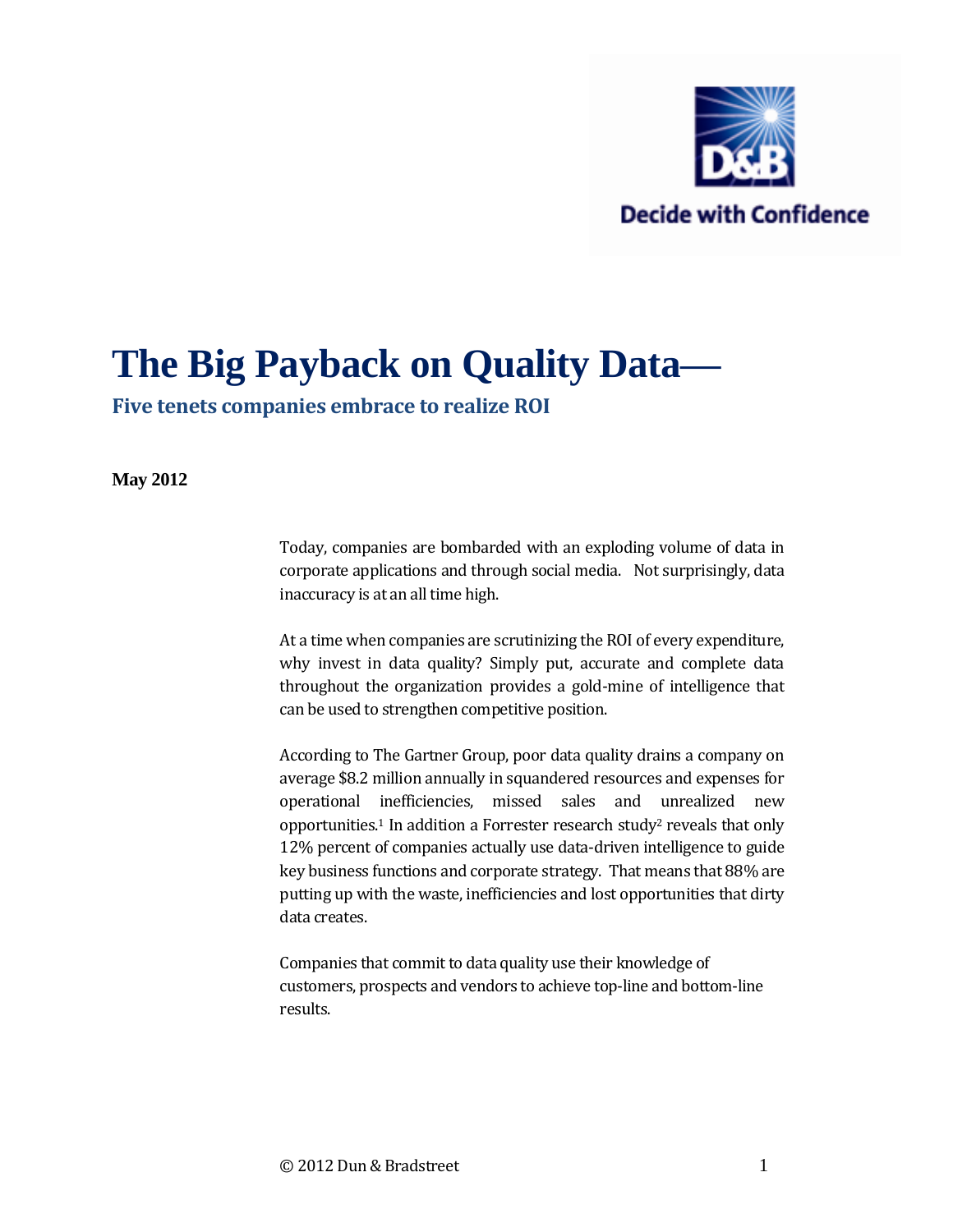## **Companies that realize the ROI of quality data embrace five key tenets.**

## 1

## **Data quality is a business issue, not an IT issue**.

Companies that are leaders in data quality place the responsibility of data-quality sponsorship with a C-level executive. The senior champion, along with a crossfunctional group of line and IT experts, creates the most effective team to sell, frame and drive a data-quality initiative. Nearly half the firms in Forrester's research enlist C-level executives to champion the initiative. Customer-facing line functions guarantee that data and process decisions support business delivery. Finally, IT plays a consultative role in recommending options to help the implementation team meet its data quality goals. Broad representation ensures that improvements address the biggest ROI opportunities across the organization, including credit management, vendor management, sales, marketing and business development.

"Service reps and sales people on the front line were fearful about not being able to be customer-responsive…but that was quickly offset by the improved data quality and the overall elimination of time-consuming, non-value-added activity that incorrect data causes."

**Ritch Cushway,** *Global Customer Financial Services Manager*  **Dow Corning**

#### **Consider the ROI impact of these operational efficiencies, if you:**  Improve cash flow by reducing DSO to 2-3 days  $\bullet$ **Business**  Shorten sales cycle time from 120 days to 108 days • Increase customer retention by  $4-5\%$ **Impact**Reduce error/defect rate by 3-5% Reduce time reps spend on comp adjustments by 3-5%  $\bullet$ Reduce vendor costs by 10-20%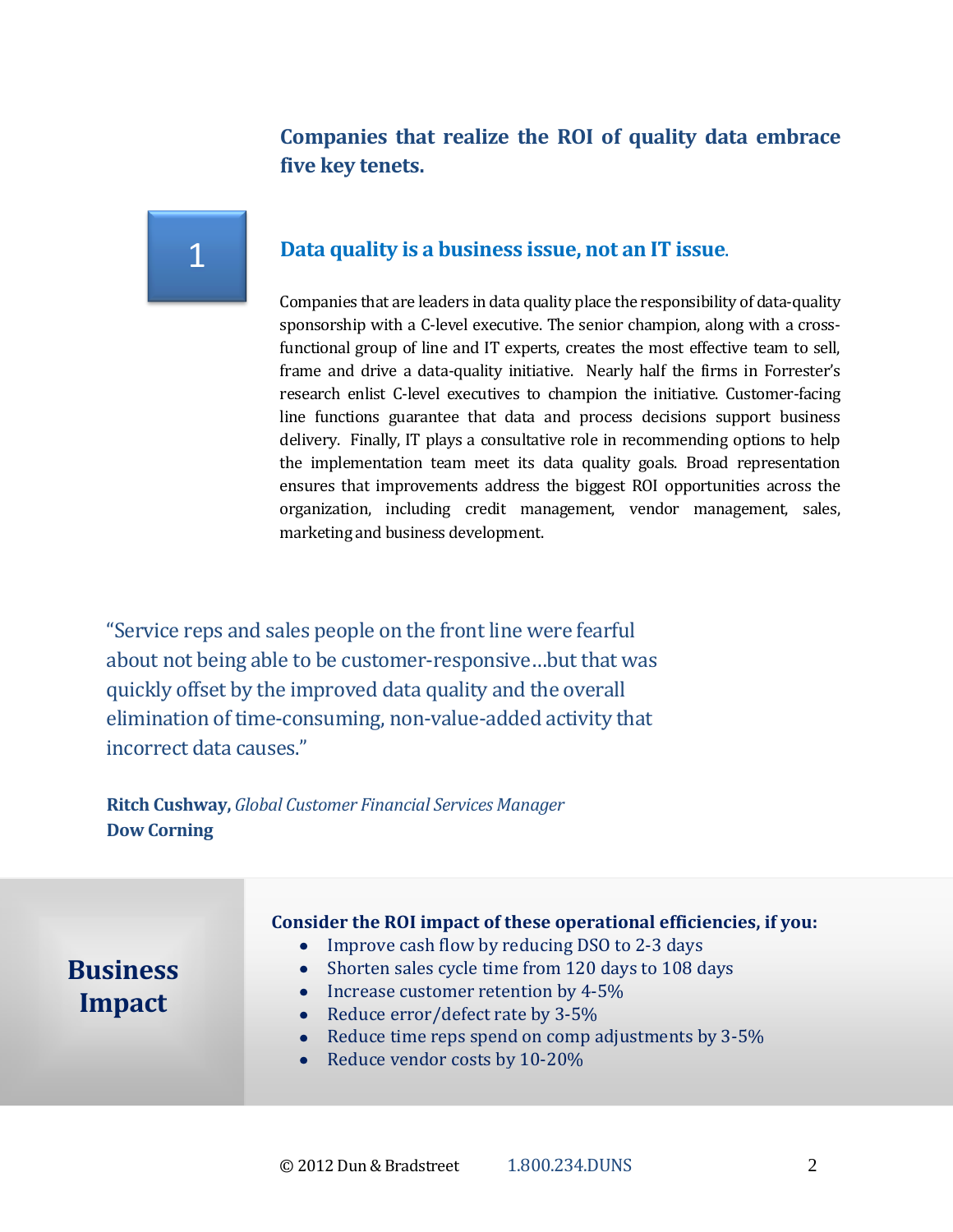# 2

## **An explicit data governance strategy is the linchpin to establishing and maintaining data quality – most critically at the point of entry.**

When data is dirty, there is typically an underlying business process issue to address. To build a clear understanding of the current state, leading organizations perform a company-wide audit of data assets, requirements and processes that support business delivery.

## **The Cost of Poor Data Quality**

It is far more cost-efficient to prevent data issues than to resolve them. If a company has 500,000 records and 30% are inaccurate, then it would need to spend \$15 million to correct the issues versus \$150,000 to prevent them.<sup>3</sup>

| Prevention        |
|-------------------|
| \$1X per Record   |
| Resolution        |
| \$10X per Record  |
| Correction        |
| \$100X per Record |

Even when the processes above are done right, it still comes down to the ability to improve the data you have today. Data-quality initiatives require a third-party referential data set – a single standard of verified information – to consolidate the many sources of customer and prospect information. The benefit of this process is the elimination of duplicates via correlating each record with a globalunique identifier. This persistent key also links corporate-family hierarchies and makes it possible to append additional demographic, contact and predictive information.

Companies should select a data provider that can offer multiple options for the initial integration and ongoing data maintenance in addition to the ability to support global data needs. Application programming interface (API) and other web-based solutions are appropriate for companies that require real-time access to intelligence. Flat file delivery suffices for companies that require periodic updates.

Once the provider is selected and the data is made available, shape a data governance strategy that places huge importance on the point of record creation. When data is dirty at the point of entry, downstream systems are polluted. Many leading firms restrict the ability to create new records to a small set of highlytrained, customer-facing data stewards. These stewards span marketing, sales, service, finance, and product, customer and vendor management. These stewards assume ongoing responsibility for the integrity of the data and enforce the rules that drive the quality of customer intelligence. Many initiatives encounter initial resistance to strict data-governance policies, which typically diminishes as data quality yields improvements across the organization.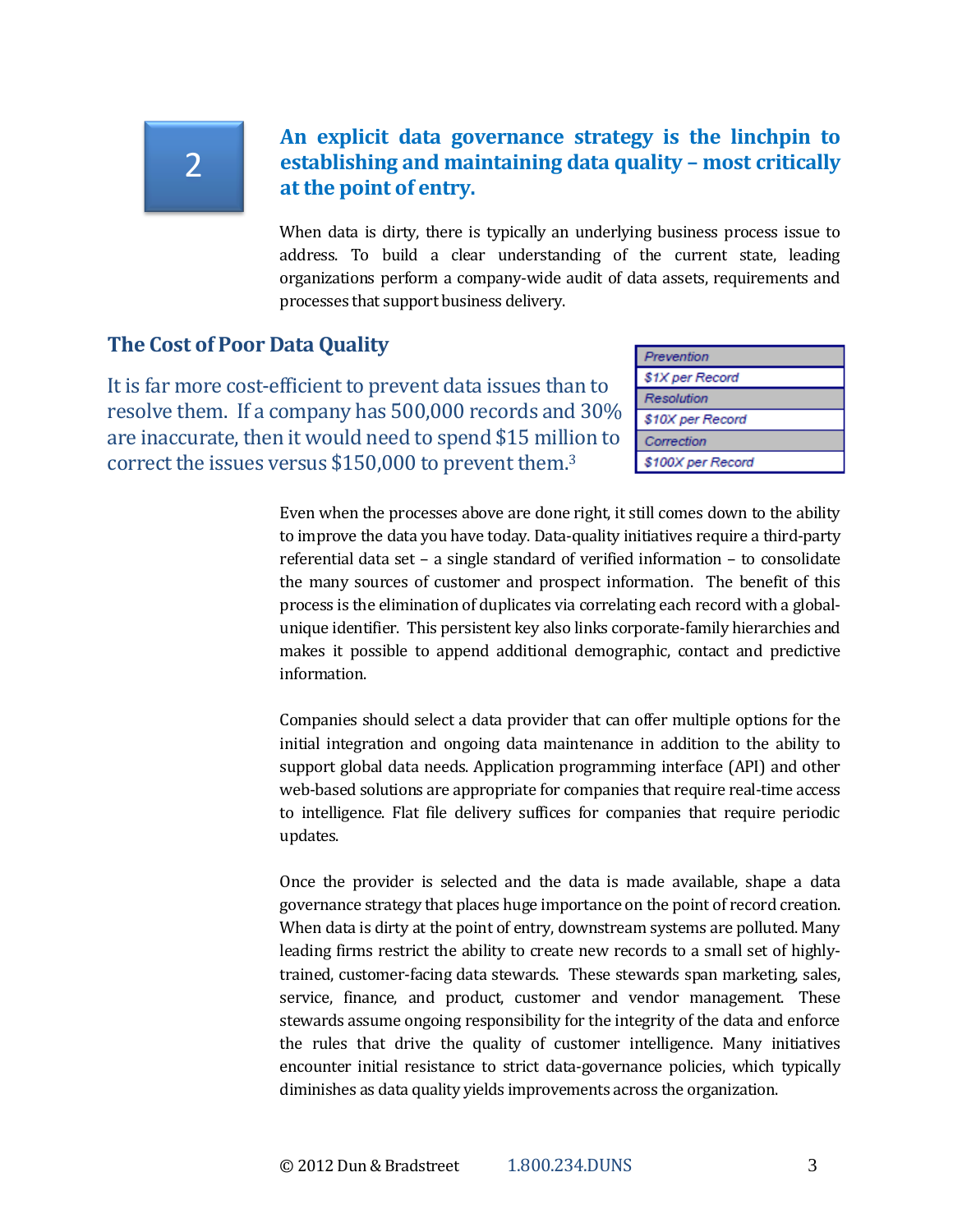"Companies need a third-party data-quality reference…to start with and build upon. It gives organizations a place to begin. But keeping data clean is an ongoing pressure. If your data is stale and your data cleansing approach is stale, your business decisions will be stale."

## **Ray Wang,** *Principal Analyst and CEO*  **Constellation Research**

### **The 360-degree view challenge – harnessing the exponential explosion of data**

The sheer volume of data entering corporations in more ways and faster is overwhelming. The accelerating pace of data degradation exacerbates dataquality issues. According to the Sales & Marketing Institute and D&B data, up to 96% of email addresses and contact data within customer files and CRM systems are at least partially inaccurate. CRM degradation is approaching two percent per month. This means any activity that hinges on accurate data is compromised, causing waste and depressing results. The following chart illustrates the challenge of maintaining data accuracy due to the dizzying rate of change.



**\* Calculation based on an 8 hour workday, 5 weekdays, 52 weeks.**

**Business Impact**

#### **Consider the ROI impact of these operational efficiencies, if you:**

- Reduce data latency by 10-12 business days to 1  $\bullet$
- Reduce duplicates in your database by 10% 20%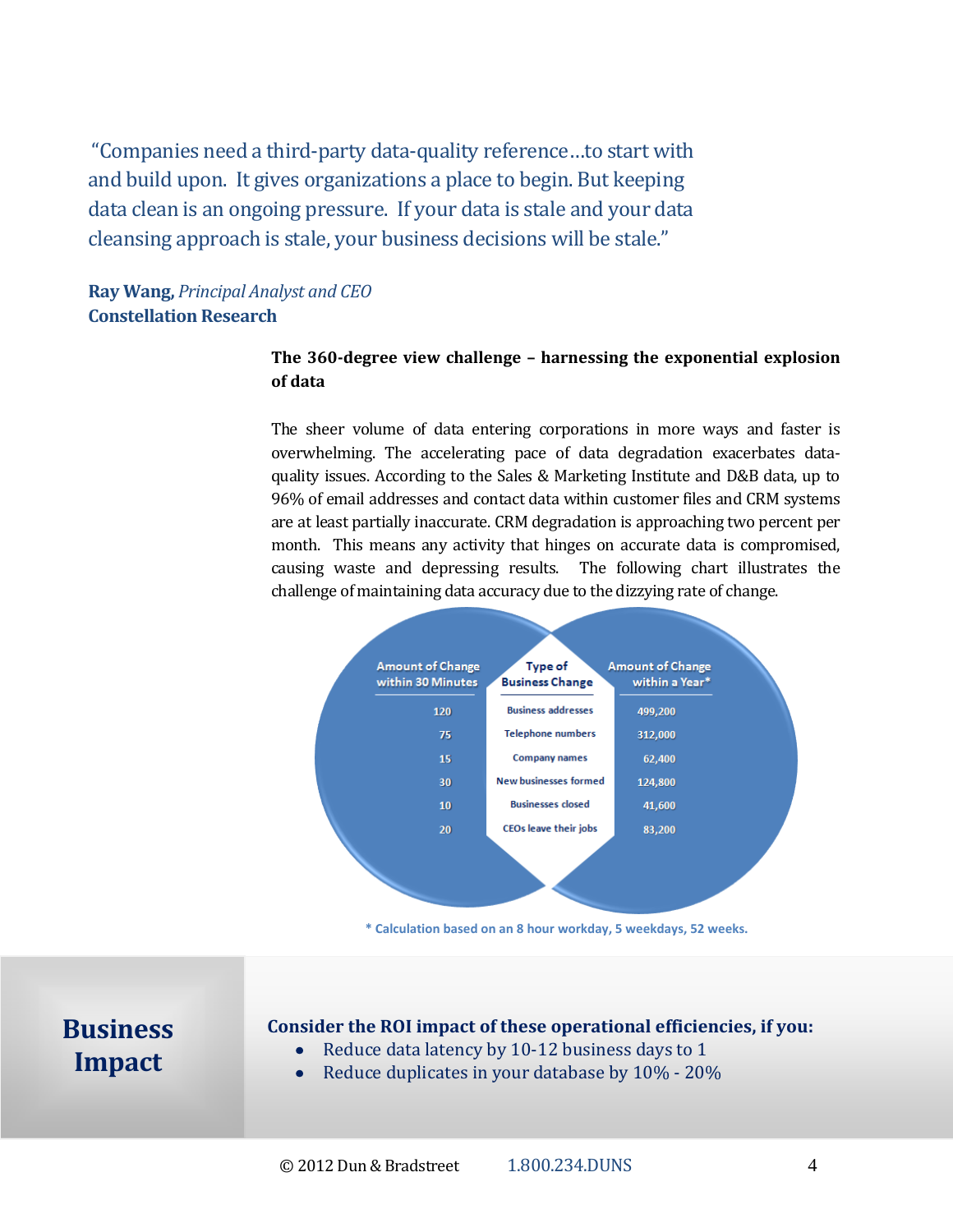# 3

## **Settle for nothing less than a 360-degree view of any company.**

A single-company view forms the foundation to support all activities and processes across an account lifecycle. For most companies, customer and supplier data resides in silos – obscuring a clear view of current reality and future potential, and thwarting operational efficiency. To achieve this single view, every source of data – from both internal and external sources – must be collected, cleansed, validated, merged, enriched and linked into one complete and accurate view.

Superior data quality yields a thorough understanding of customers and how to best serve them. In today's global economy, data quality should factor in the accuracy, completeness, timeliness and cross-border consistency of a customer record. Consider the outcomes of leveraging customer intelligence:

 $ACT + C$  The standard for data quality



Accuracy-the right information on the right entity

Completeness-information reflects all relevant attributes of the entity



Timeliness-the most up-to-date, current information available

Cross-border consistency-no conflicting information across a global organization

- **Integrated account information maximizes revenue from existing customers and uncovers new prospect opportunities:** Quality data can improve the ability to set priorities for sales and marketing. The complexities of multiple customer offices, branches, divisions, subsidiaries and contacts around the globe are eliminated when a global-unique identifier consolidates them into one unified view. Armed with a holistic picture of each account and its buying trends, companies can identify cross-sell and up-sell opportunities that maximize revenue. And, with an accurate footprint of ideal customers coupled with industry intelligence, companies can mine data to find prospects with a similar profile and a greater propensity to become customers.
- **Thorough account intelligence provides a roadmap of how to**   $\bullet$ **best serve customers:** With any sizeable customer, true insight into the relationship is typically elusive. How many ways can *American Telephone* and *Telegraph* be captured into corporate systems, and how many subsidiaries with other names belong to the same corporate family? How big is the account in total? What are they buying? What is their risk profile?

Again, a global unique identifier ties together all company-related activities and insights for efficient and effective account management. Gone are the days of the manual rollup. A formerly labor- and cost-intensive process is replaced with a 360-degree understanding of every customer. With a true picture of actual revenue across all related entities, customer service can match appropriate service levels to the total size of the account. And, with real-time, 'rolled up' account risk information, finance can protect cash flow by setting credit limits based on a company's ability to pay on time.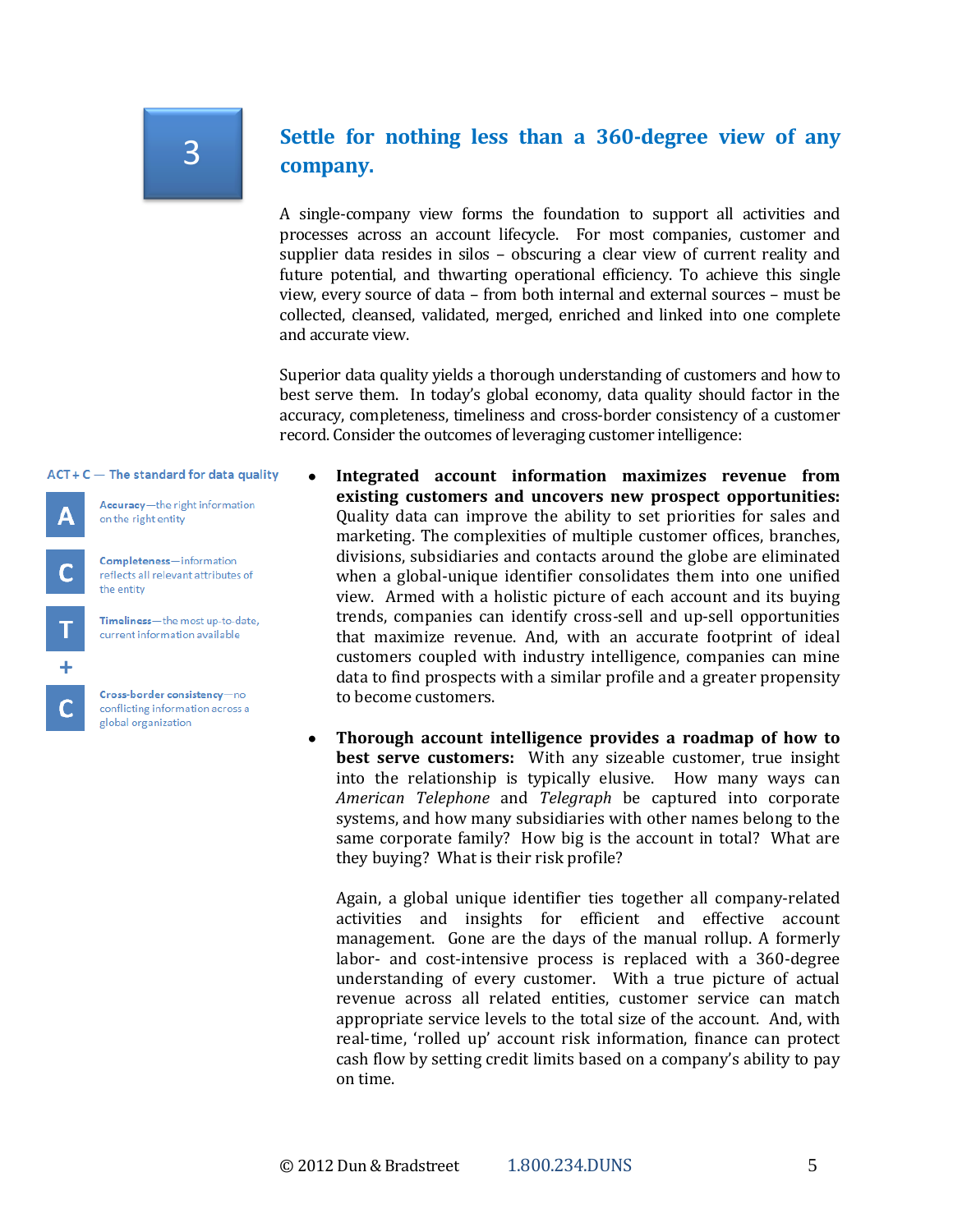"Data quality is something that we have struggled with for several years. Because data lived in disparate systems across the organization, we could not get a true picture of our customer. We could not link the many locations and relationships of a single legal entity, limiting our ability to truly understand our customer and to identify cross-sell and up-sell opportunities. The way we housed and maintained enterprise information made it impossible to get one holistic view of what we were selling and how we were servicing customer accounts.

Our industry classifications changed year-to-year, making market analysis impossible. Finally, we couldn't automate comprehensive financial analysis. It was a highly manual process that required bringing together information from different business silos within the organization, so it was difficult to understand P&L."

**Laura Avent,** *Manager of Customer Master Data Governance* **Lexmark**

- **Insight on key suppliers prevents product/service delivery disruption and reduces spend:** Quality data mitigates risk and maximizes opportunity not only with customers, but also with vendors and suppliers. It identifies the suppliers most likely to disrupt the supply chain and those most likely to deliver. It gives companies the opportunity to consolidate vendor relationships to realize purchasing economies. Quality vendor intelligence not only comes from the procurement department, but also needs to be selection criteria for a company's data provider.
- **Customer intelligence drives business strategy – and competitive advantage:** Companies that value quality data as a corporate asset use it as a strategic tool to create competitive advantage. A 360-degree understanding of a business provides factbased direction on profitable new strategies. Investing in quality data unleashes the necessary insights to a promising future. Not investing in it stacks the deck in favor of competition that does.

**Business Impact**

### **Consider the ROI impact of these operational efficiencies, if you:**

- Improve cash flow by reducing DSO to 2-3 days
- $\bullet$  Increase up sell/cross sell opportunities by 2-3%
- Reduce vendor costs by 10-20%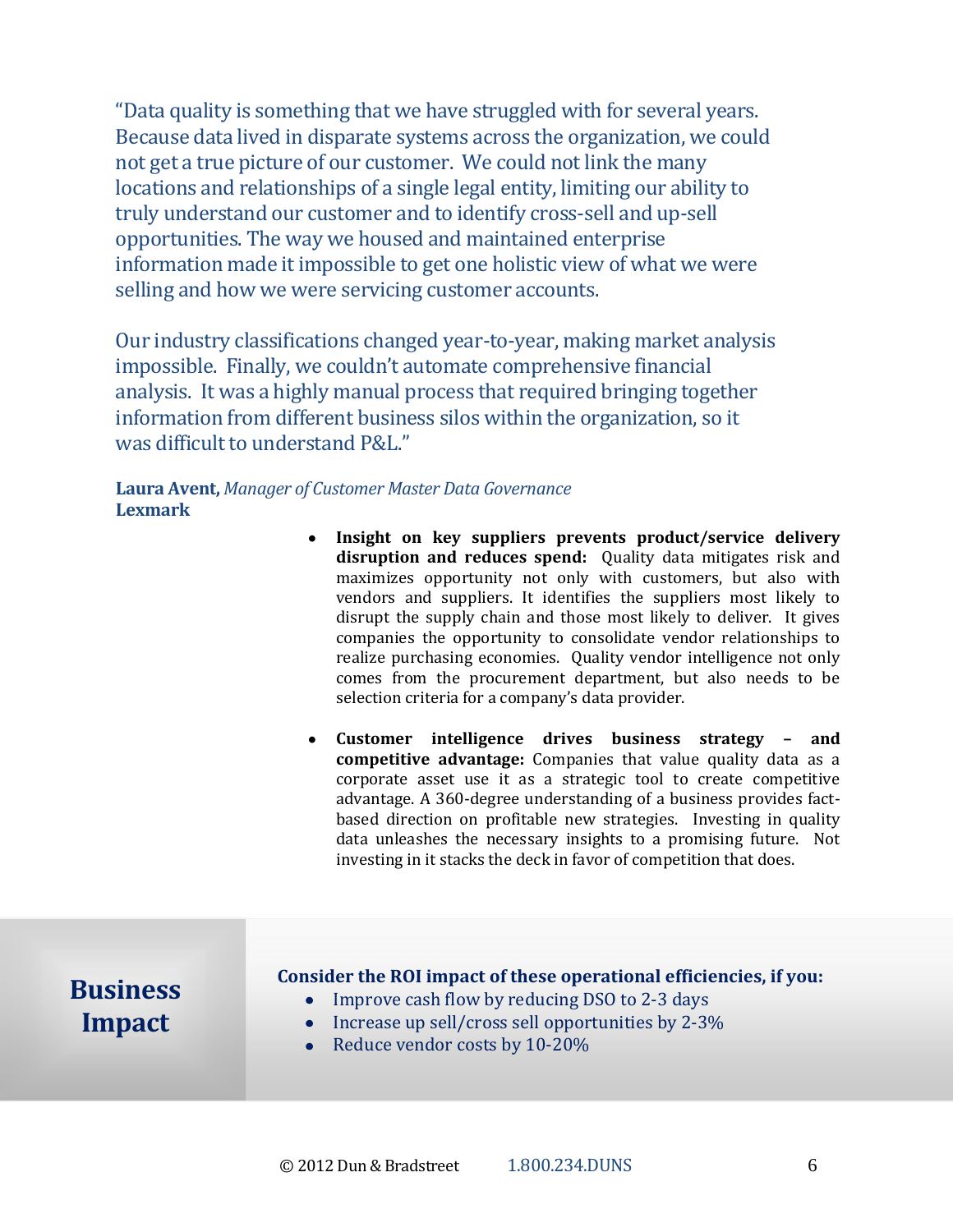## 4

## **In today's data-driven world, sales & marketing success and quality data are inextricably linked.**

Not only have quality data and marketing automation raised customers' expectations for relevant and timely information, but they have also redefined the way marketing and sales can work together to increase revenue and reduce costs. Data-driven marketers play a more strategic role in maximizing the ROI of marketing spend – profiling customers and then targeting, nurturing and handing "buy-ready" leads to the right sales person. They systematically shepherd the leads through the process and hand them off to sales at a point that makes the most of their costly customer-face time. Now armed with a 360 degree view of a customer across divisions, geographies and corporate-familytree relationships, sales can more effectively manage their accounts to realize their full potential for up-sell and cross-sell and coordinate appropriate service levels. Customer intelligence is indispensible to marketing and sales' success in this data-rich marketplace.

"Marketing is all about personalization. With the precision that you need to bring to marketing today, you can't get away with anything less than the purest and the best data. Quality data also links all of a customer's digital and physical multichannel activities together."

#### **Sue Turnbull**

*Worldwide Marketing Operations*  **Ricoh Production Print Solutions** 

## **Business Impact**

#### **Consider the ROI impact of these operational efficiencies, if you:**

- Improve deliverability/connectivity by 4-5%
- $\bullet$  Increase response rate by 1-2%
- $\bullet$  Increase win rate by 2-5%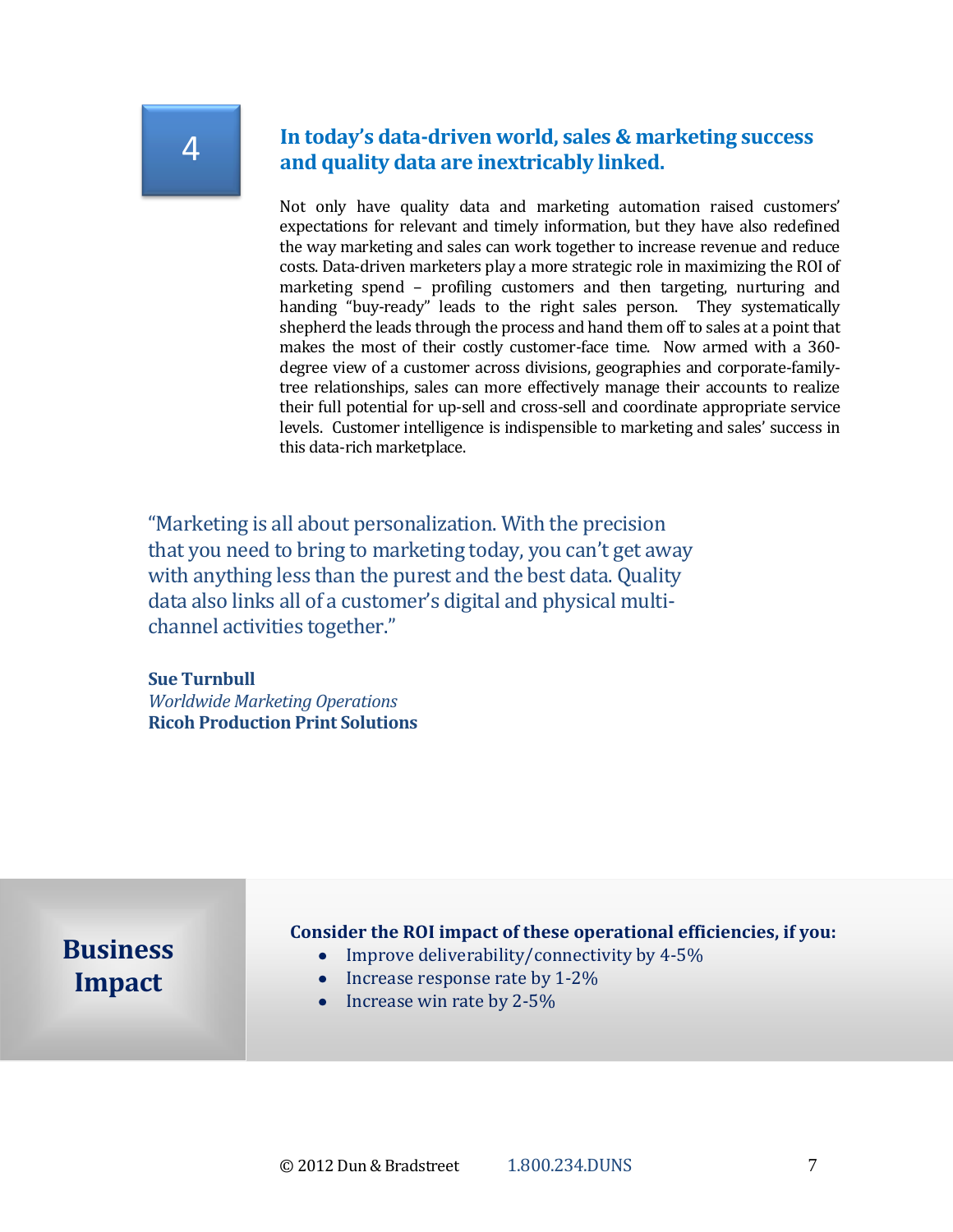## **Data quality ROI is a leap of faith that delivers measurable results.**

Many aspects of data-quality ROI are intuitively obvious – accurately profiling customers to find more like them, reducing the cost of marketing campaigns by precise targeting, nurturing prospects with relevant and timely information and offers, improving the hand-off of qualified leads to sales, reducing staff time in manual consolidation of account activity across corporate family and internal systems…the list is virtually endless. And, the current state of data quality, priorities and business impacts vary from company to company. Consequently, it is impossible to construct one universal formula for measuring the ROI of a data-quality initiative. It's all about choosing the metrics that matter most to an individual business – the ones that senior management agrees offer the biggest potential for improvements. Outline key performance indicators (KPIs) to link data quality to ROI. KPIs that focus on business processes with the greatest impact on improving customer experience and loyalty offer the greatest opportunity to decrease costs, increase revenue and drive profitability. In the end, it's the combination of the intangible and tangible measures that paint the complete ROI picture.

"Within IT, data quality has also helped us to manage our vendor relationships more efficiently and cost-effectively. We performed a spend analysis on how much it costs to manage supplier relationships and found that it costs us, on average, \$100 to maintain a vendor record. D&B's data helped us analyze our most profitable vendor relationships and reduce the number of our suppliers globally, reducing our vendor management costs by 75%."

### **Srikant Dharwad,** *Enterprise Data Architect*  **Lexmark**

One CIO explained managing customer data quality this way: "When I eat I don't measure the ROI for food. I simply need to eat or I will starve. The same goes for managing customer data quality—we simply need it. If we don't manage our customer information well, we are starving our company of potential dollars. For some things I don't need an ROI calculation. The benefits are obvious."<sup>4</sup>

An ROI framework includes both top-line and bottom-line opportunities. Some dimensions are harder to measure but are important drivers of investing in data quality, including:

- A data–driven comprehensive understanding of current reality and  $\bullet$ future potential of all customers, geographies and industries to drive revenue growth
- Faster, more informed decision-making
- Streamlined, value-added processes
- Improved financial insight and profitability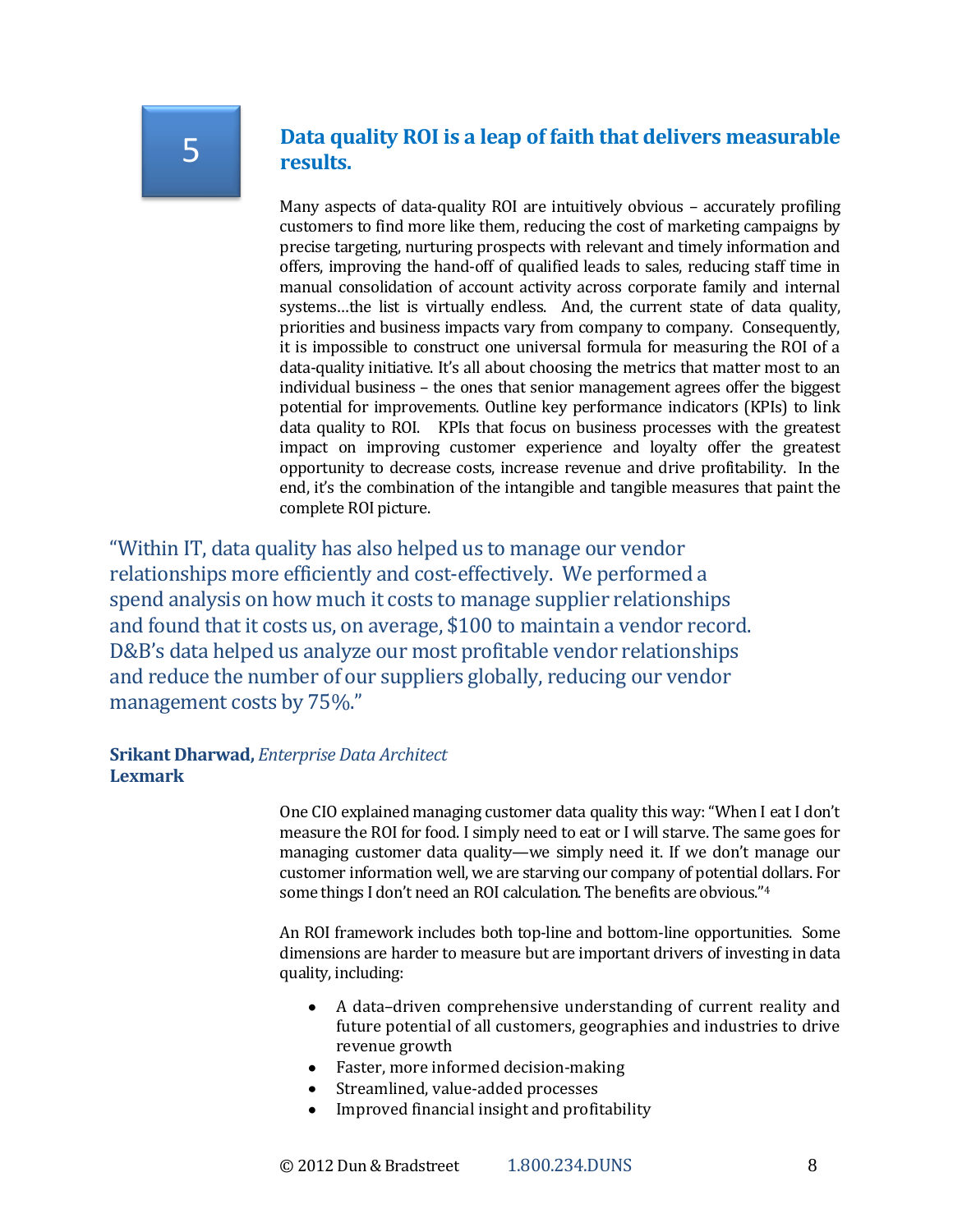Other dimensions are easier to quantify. The following template provides several common ways to measure the impact of reducing operational inefficiencies with quality data. The guidelines below help you frame your own customized business case. Select the dimensions that make sense to your business and tailor the metrics accordingly.

## **DATA QUALITY SCORECARD**

| <b>BUSINESS IMPACT</b> | <b>Improvement Dimensions</b> | <b>Benchmarks</b> | <b>Company</b><br><b>Benchmark</b> | <b>Annualized</b><br><b>Overall Business</b><br><b>Impact</b> |
|------------------------|-------------------------------|-------------------|------------------------------------|---------------------------------------------------------------|
|                        | Reduce data latency           | $5-10$ days       |                                    |                                                               |
|                        | Reduce duplication            | 10-20%            |                                    |                                                               |
|                        | Improve deliverability        | $4 - 5%$          |                                    |                                                               |
|                        | Improve response rate         | $1 - 2\%$         |                                    |                                                               |
|                        | Shorten sales cycle           | 10-12 days        |                                    |                                                               |
|                        | Reduce error/defect rate      | $3 - 5%$          |                                    |                                                               |
|                        | Increase pipeline close rate  | $2 - 5%$          |                                    |                                                               |
|                        | Increase up-sell/cross-sell   | $2 - 3%$          |                                    |                                                               |
|                        | Increase customer retention   | $4 - 5%$          |                                    |                                                               |
|                        | Reduce DSO                    | $2-3$ days        |                                    |                                                               |
|                        | Reduce comp adjustments       | $3 - 5%$          |                                    |                                                               |
|                        | Reduce vendor costs           | 10-20%            |                                    |                                                               |

It is virtually impossible to overestimate the value of quality data. Without data accuracy, completeness and integration across applications, companies cannot mine customer intelligence to understand and serve customers optimally. Overcoming the inherent challenges – legacy system silos, the exploding volume and types of information sources and harnessing rapidly-developing technologies that support customized information delivery – will surely result in a solid return on investment.

1 Gartner Group

<sup>2</sup> Assessing Your Customer Intelligence Quotient, Forrester,

[http://www.forrester.com/Assessing+Your+Customer+Intelligence+Quotient/fulltext/-/E-](http://www.forrester.com/Assessing+Your+Customer+Intelligence+Quotient/fulltext/-/E-RES53622?docid=53622)

[RES53622?docid=53622](http://www.forrester.com/Assessing+Your+Customer+Intelligence+Quotient/fulltext/-/E-RES53622?docid=53622)

3 Transparent Government Demands Robust Data Quality Whitepaper, D&B, June 2009

<sup>4</sup> Ziff Davis Media Custom Publishing, Data Management Dynamics: THE ROI from Data Quality